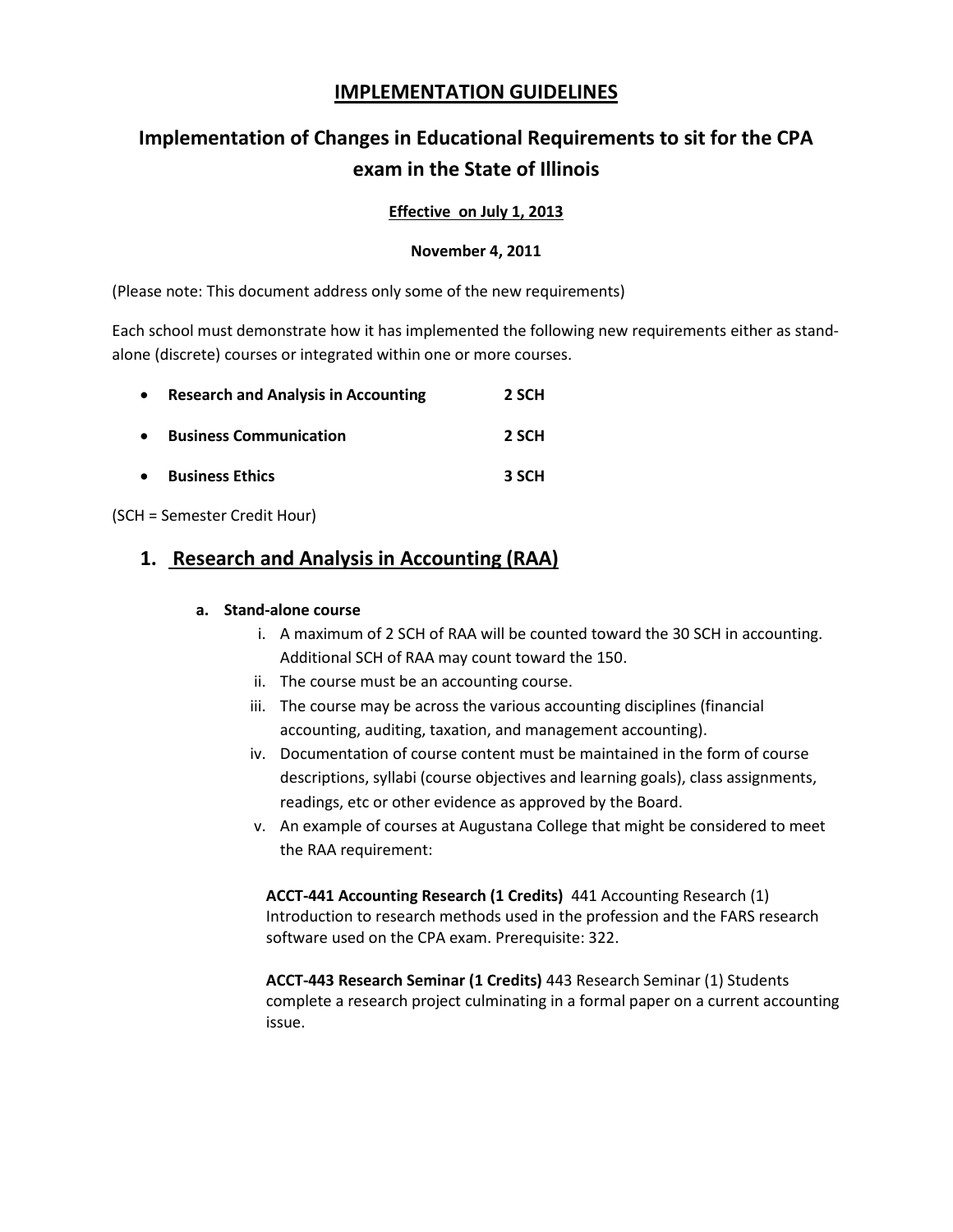#### **b. Integrated**

- i. A maximum of 2 SCH of RAA may be counted toward the 30 SCH in accounting. Additional SCH of RAA may count toward the 150 hour requirement.
- ii. When integrated these 2 SCH may NOT be double counted.
- iii. The institution must maintain documentation of RAA integration into each of the various accounting courses:
	- 1. Provide a list of courses into which RAA is integrated and indicate what proportion of the course is dedicated to RAA.
	- 2. Maintain documentation of integration in the form of course description, syllabi (course objectives and learning goals), class assignments, readings, etc or other evidence of integration as approved by the Board.
- iv. Examples of Integration of RAA by DePaul University that might be considered to meet the RAA integration requirement:

### **ACC 350 INFORMATION FOR DECISION MAKING**

Information for Decision-Making emphasizes the linkage between the value chain, business processes, and activities with an overall theme of business process management. As an information professional, the accountant needs to be wellversed in decision-making tools and interfacing with the information system. Students should leave this course with an understanding of database structure and the skills to correctly design and query such systems to obtain relevant information. This course should provide an integration of issues across financial accounting, management accounting, taxation, audit and information systems. PREREQUISITE(S): ACC 303, ACC 305/309 and either ACC 360 or ACC 380

## **2. Business Communication (BC)**

### **a. Stand-alone course**

- i. A maximum of 2 SCH may count toward the 24 SCH in business. Additional SCH of BC may count toward the 150 hour requirement.
- ii. The course may be in any department as long as the title contains the words "*business communication*". If the title does not contain these words, it will be the responsibility of the institution to demonstrate that the course is in fact a business communication course.
- iii. Maintain documentation of course content in the form of course description, syllabi (course objectives and learning goals), class assignments, readings, etc or other evidence of course content as approved by the Board.
- iv. Two examples of Business Communication courses at Illinois Institutions that might be considered to meet the BC requirement: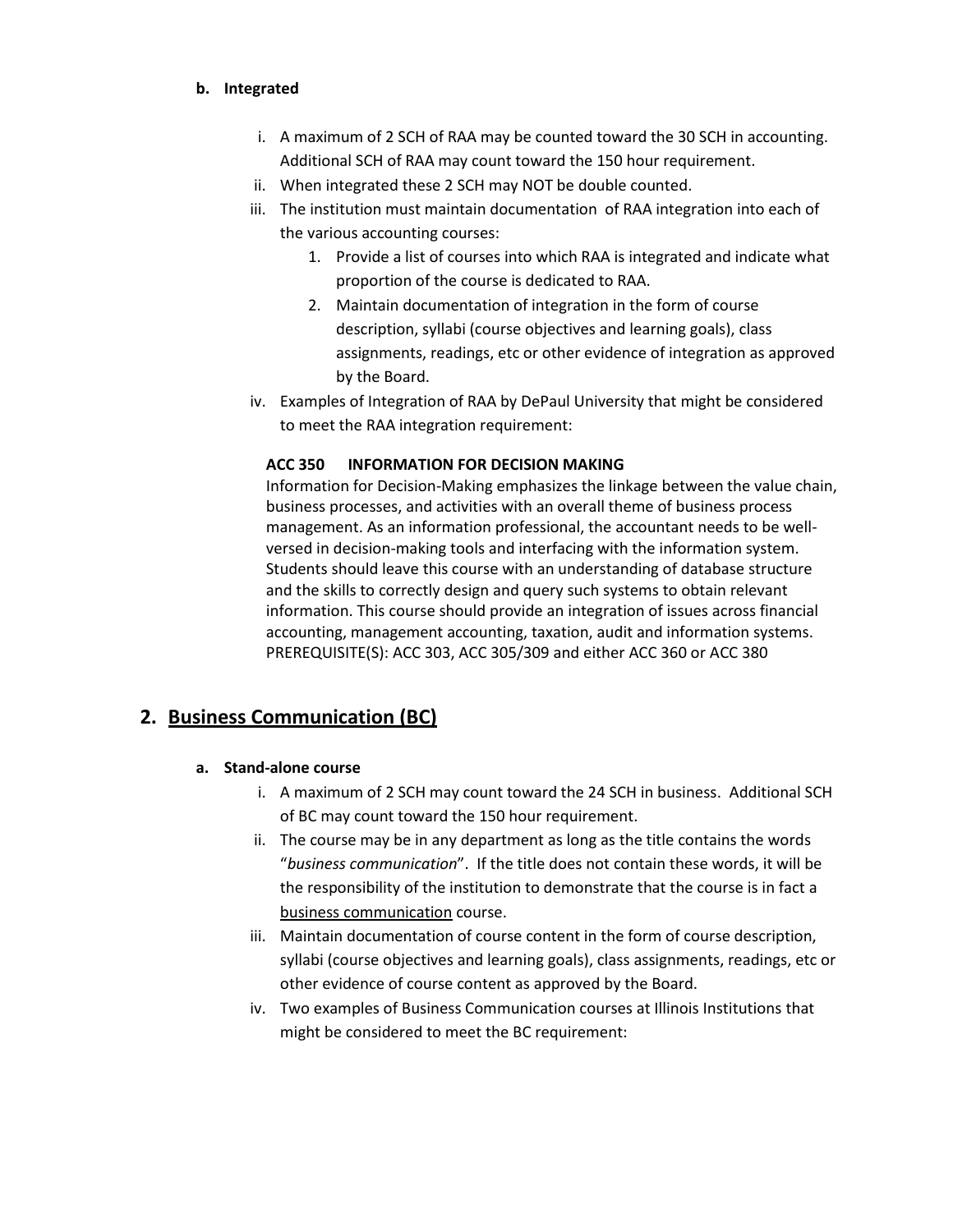**ACC 346. BUSINESS COMMUNICATION** (3). Development of effective communication skills for a variety of business situations. Application of basic communication skills and human relations principles to planning, organizing, and producing letters, reports, and oral presentations. PRQ: COMS 100, ENGL 104 or ENGL 105, and junior standing (all majors). CRQ: UBUS 310 (business majors only). (Northern Illinois University)

**BUS 111 - Principles of Business Communications (3 credits) -** The role and practice of communication in business and professional organizations is examined with emphasis upon audience analysis, persuasive and negative messages, small group communication, cultural and global awareness, effective letter writing and the job search process. *Prerequisite* - ENG 101 or equivalent.(Joliet Junior College)

#### **b. Integrated**

- i. A maximum of 2 SCH may count toward the 24 SCH in business. Additional SCH of BC may count toward the 150 hour requirement.
- ii. When integrated these 2 SCH may NOT be double counted.
- iii. The institution must document the integration of BC into each of the various courses:
	- 1. BC may be integrated into either business or accounting courses or the school must provide documentation satisfactory to the Board that integration of BC into non-accounting/business courses is sufficient and equivalent to integration into accounting and/or business courses.
	- 2. Provide a list of courses into which BC is integrated and indicate what proportion of each course is dedicated to BC.
	- 3. Maintain documentation of integration in the form of course description, syllabi (course objectives and learning goals), class assignments, readings, etc or other evidence of integration as approved by the Board.
- iv. An example of integration of BC into courses at Illinois Schools which might be considered to meet the BC requirement:

"The required undergraduate accountancy major curriculum (20 SCH not including 6 SCH of introductory accounting) has business communications integrated into it. These objectives utilize communications teams and supplemental lab sections, and require students to engage in a substantial number of writing assignments of varying communications objectives and a substantial number of oral communications assignments. In addition, four MAS graduate courses also have integrated business communication objectives. Integrated within the 20 SCH of the undergraduate accountancy curriculum, at least 2 SCH relate to business communication. "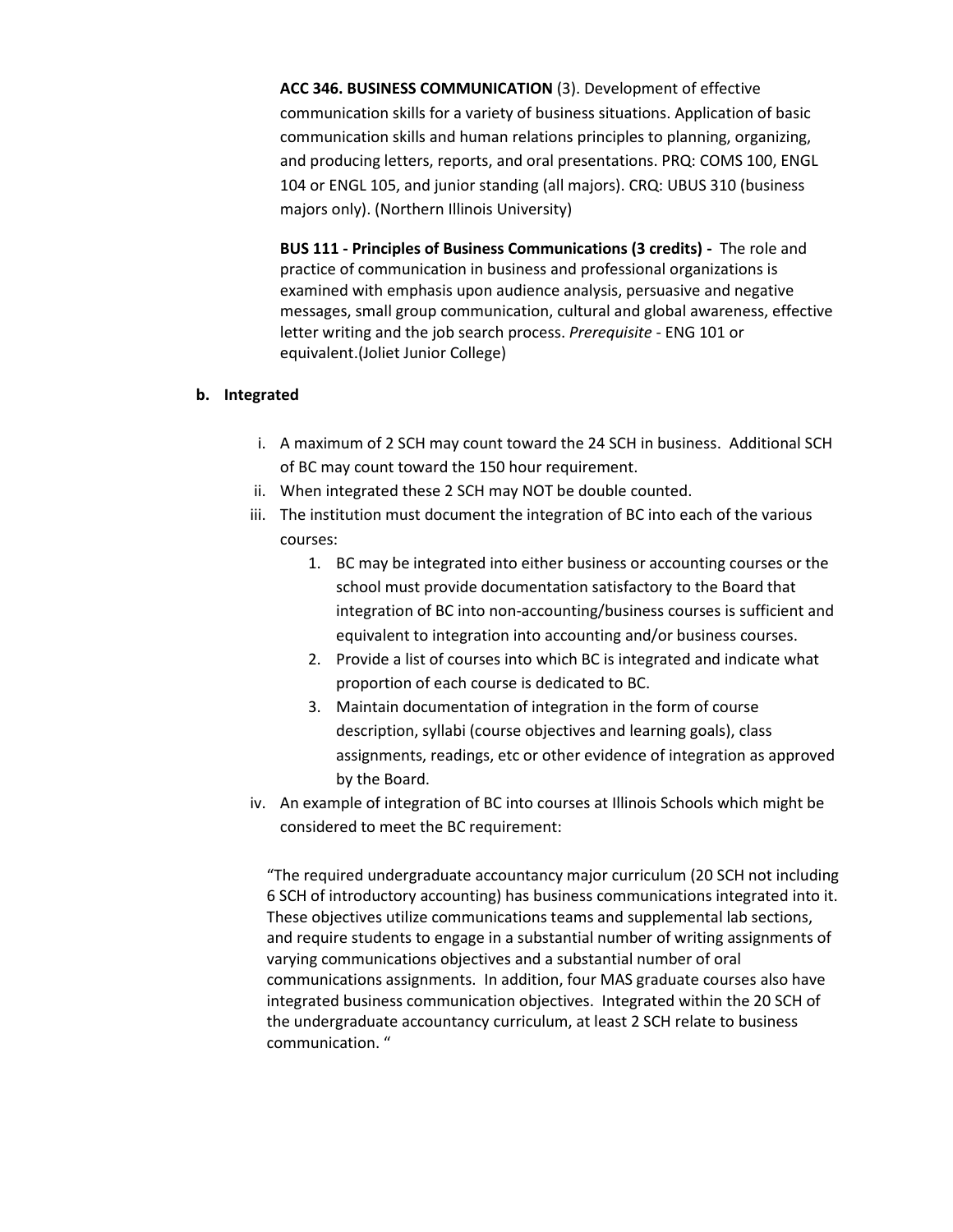# 3. **Business Ethics (BE):**

### **a. Stand-alone course**

- i. A maximum of 3 SCH in BE may count toward the 24 SCH in business. Additional SCH of BE may count toward the 150 hour requirement.
- ii. The course may be in any department as long as the course title contains the words "*Business Ethics*". If the course title does not contain these words, it will be the responsibility of the institution to demonstrate that the course is in fact a business ethics course.
- iii. Maintain course documentation in the form of course description, syllabi (course objectives and learning goals), class assignments, readings, etc or other evidence of course content as approved by the Board.
- iv. Examples of business ethics courses at Illinois Institutions which might be considered to meet the BE requirement:

**PHIL 337 – BUSINESS ETHICS** - Consideration of moral problems arising in business as well as both issues of individual conduct and public policy. May include discussion of general problems in ethical theory which have a direct bearing on these specific issues (Northern Illinois University*)*

**MGT 248 BUSINESS ETHICS (PHIL INQUIRY)(CROSS-LISTD W/PHL 248) -** An examination of various ethical and moral issues arising in contemporary business and its activities which affect our society and the world. (DePaul University)

### **b. Integrated**

- i. A maximum of 3 SCH in BE may count toward the 24 SCH in business. Additional SCH of BE may count toward the 150 hour requirement.
- ii. When integrated these 3 SCH may NOT be double counted.
- iii. The institution must document the integration of BE into each of the various courses:
	- 1. BE may be integrated into business or accounting courses or the school must provide documentation satisfactory to the Board that integration of BE into non-accounting/business courses is sufficient and equivalent to integration into accounting and/or business courses.
	- 2. Provide a list of courses into which BE is integrated and indicate what proportion of each course is dedicated to BE.
	- 3. Maintain documentation of integration in the form of course descriptions, syllabi (course objectives and learning goals), class assignments, readings, etc or other evidence of integration as approved by the Board.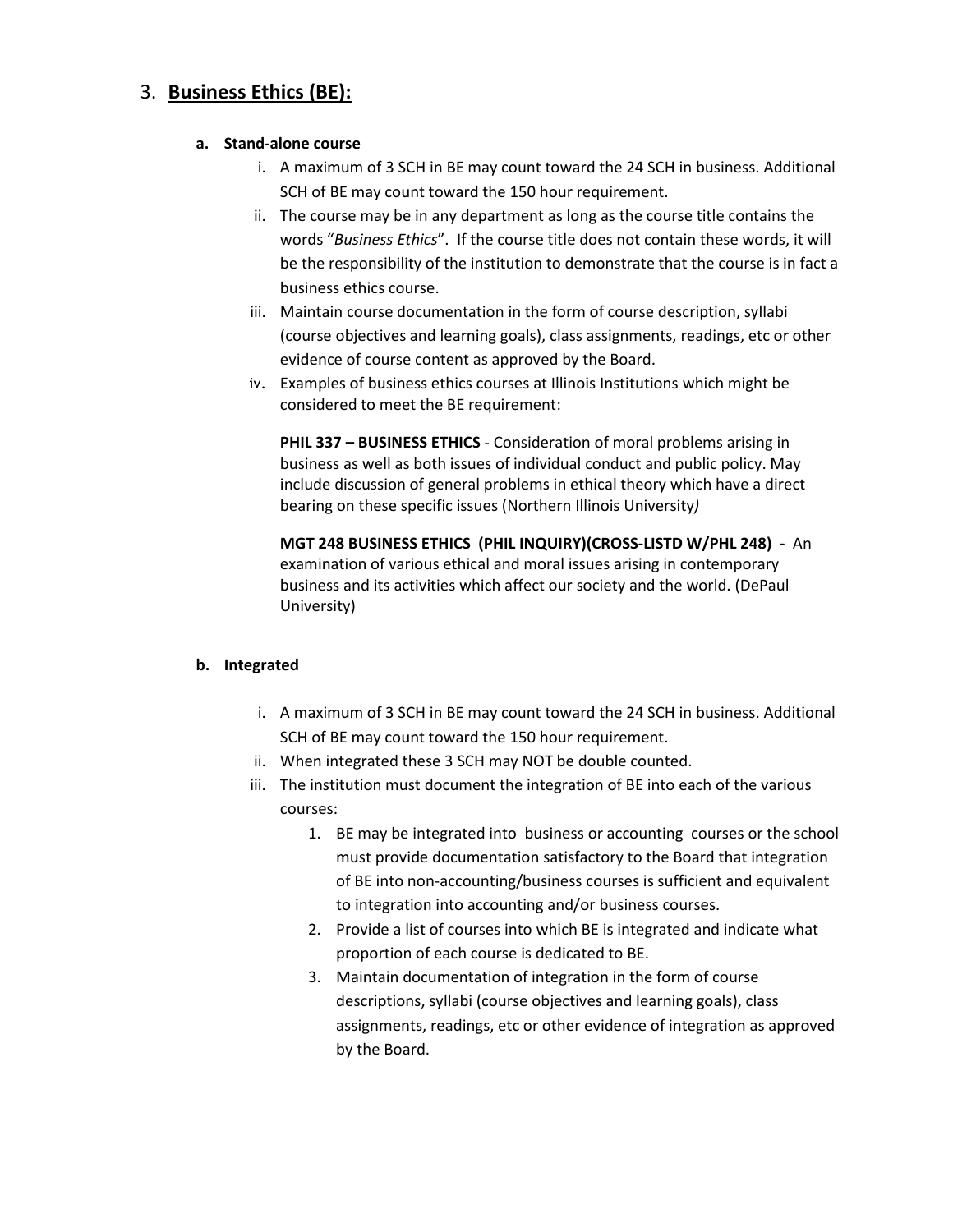iv. An example of business ethics integration in courses at Illinois institutions which might be considered to meet the BE requirement:

#### **UNIVERSITY OF ILLINOIS - UC**

The required undergraduate accountancy core courses have business ethics (more generally, professional responsibility) objectives integrated into it. These objectives include a number of case-based and project-based assignments focused on a variety of business ethics/professional responsibility attributes. In addition, four MAS graduate courses also have integrated business ethics objectives. Integrated within the 20 SCH of undergraduate accountancy major curriculum, at least 2 SCH relate to business ethics and professional responsibility.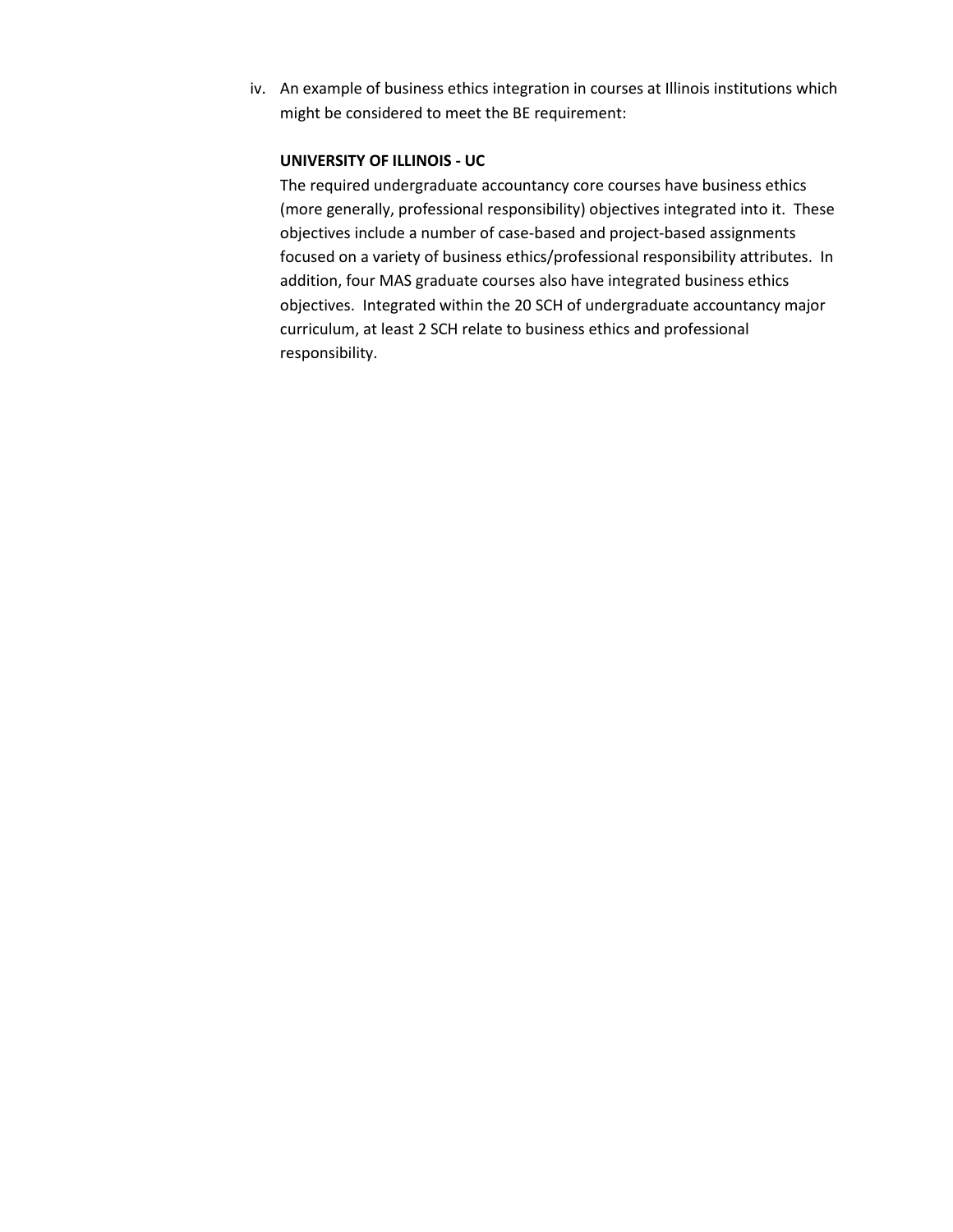## **Implementation Notes:**

- 1. The Board will not initially require each school to provide **detailed documentation** of the integration information submitted. However, schools must maintain documentation of integration. If questions arise or information provided is inadequate, the Board may request additional documentation from a school.
- 2. The Board staff has developed an **integration template** that each school is required to complete indicating if BC, BE, and RAA are standalone courses or are integrated and if they are integrated, the extent of coverage in required courses.
- 3. Each school will be required to resubmit the integration template every **three years** and is expected to inform the Board of any integration changes that might affect the school status as soon as the changes occur. Each department chair will also be required to send a letter to the Board indicating that all full-time and part-time faculty are fully aware of the integration component in their individual classes and that the integration template represents what they do in their classes.
- 4. If a student transfers credits from one or more other schools into a degree program, it will be expected that the students meets all the requirements of the degree granting institution including the requirements of RAA, BC, and BE.
- 5. Candidates who apply and are eligible to sit for the CPA examination in Illinois before July 1, 2013 will be required to meet the current requirements, whether or not they sit for the exam before July 1, 2013. Students who meet the "provisional" requirements and apply before July 1, 2013 will also come under the current requirements to sit for the exam. The new rules will pertain to all candidates who apply on or after July 1, 2013 without exception.

#### 6. Conversions:

- 1 Graduate SCH = 1.6 Undergraduate SCH
- $\bullet$  3 SCH = 45 Classroom contact hours

.25 SCH = 3.75 Classroom contact hours

(no SCH smaller than .25 and no contact hours smaller than 3.75 will be accepted)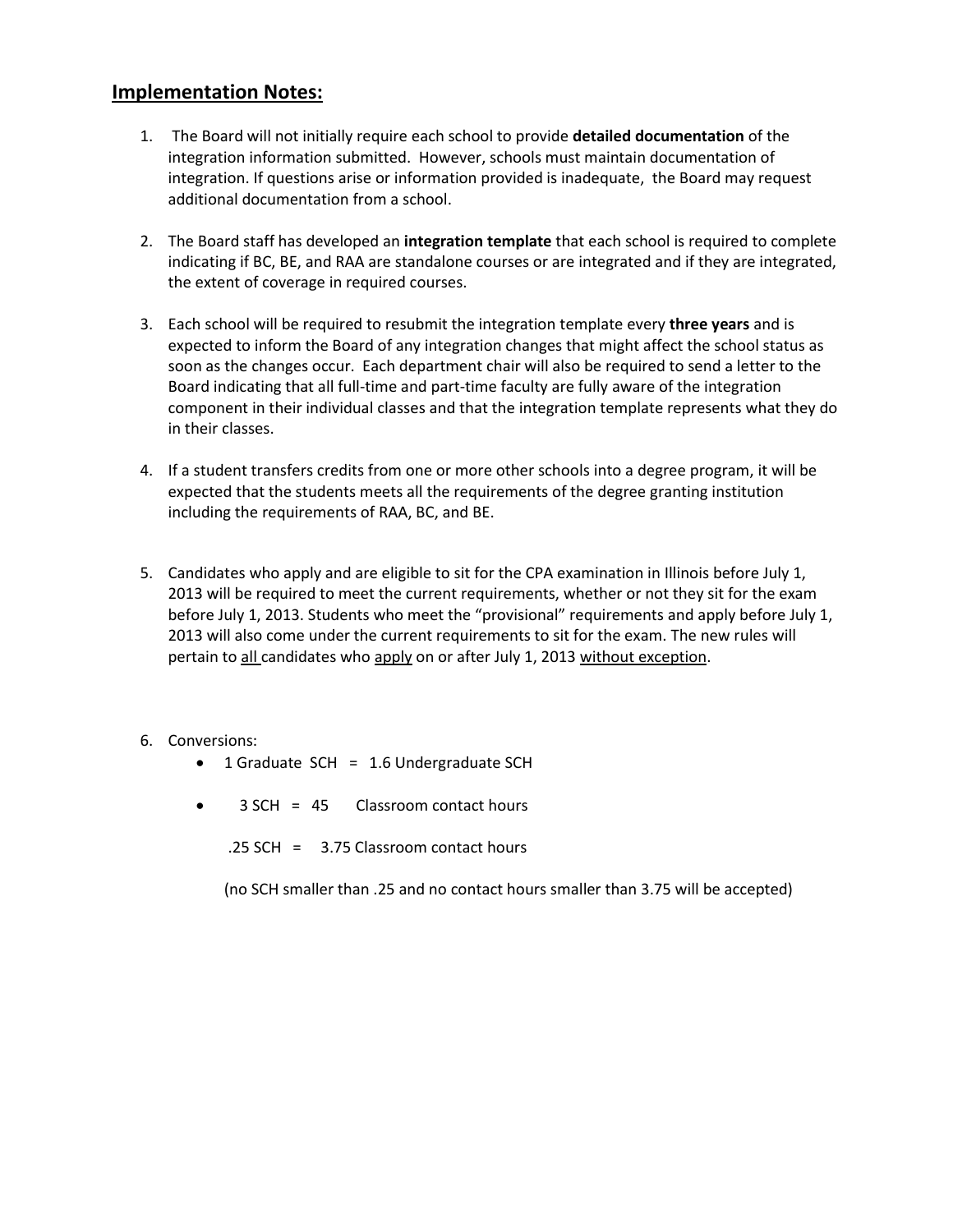#### **Examples:**

- 1. **Example of SCH equivalency** most full semester courses are 3 SCHs and require 3 hours of classes per week for 15 weeks (one semester). If an institution integrates one of the above subject matters into a class the institution will have to demonstrate that an appropriate portion of the class was dedicated to the material being integrated. (NOTE: credit will be allocated in .25 SCH increments)
	- a. **Example:** Business ethics integrated into the following four classes

| <b>Courses</b>                |                             | <b>Ethics Integration</b>                              | <b>Balance in Acct Classes</b>             |
|-------------------------------|-----------------------------|--------------------------------------------------------|--------------------------------------------|
| Acct 480 - Auditing           | $3$ SCH $-$ 45 class hours  | 15 hours of ethics                                     | 2 SCH - 30 class hours                     |
| Acct 471 - Taxation           | $3$ SCH $-$ 45 class hours  | 7.5 hours of ethics                                    | $2.5$ SCH $-$ 37.5 class Hrs               |
| Acct $450 -$<br>Advanced Acct | $3$ SCH $-$ 45 class hours  | 15 hours of ethics                                     | $2$ SCH $-$ 30 class hours                 |
| MGT 490 - Mgt<br>Policy       | $3$ SCH $-$ 45 class hours  | 7.5 hours of ethics                                    | $2.5$ SCH $-$ 37.5 class Hrs               |
| <b>Total</b>                  | 12 SCH - 180 class<br>hours | 45 hours of ethics<br>i.e. 3 SCH of<br>business credit | 9 SCH of Accounting $-$<br>135 class hours |

NOTE: the 3 SCH of business ethics count towards the 24 SCH of business and thus reduce the SCH in accounting

NOTE: All SCH must be in units of ¼ (.25)

- 1. SCH credit of .25 will be rounded down
- 2. SCH credit of .50 will stand
- 3. SCH credit of .75 will be rounded up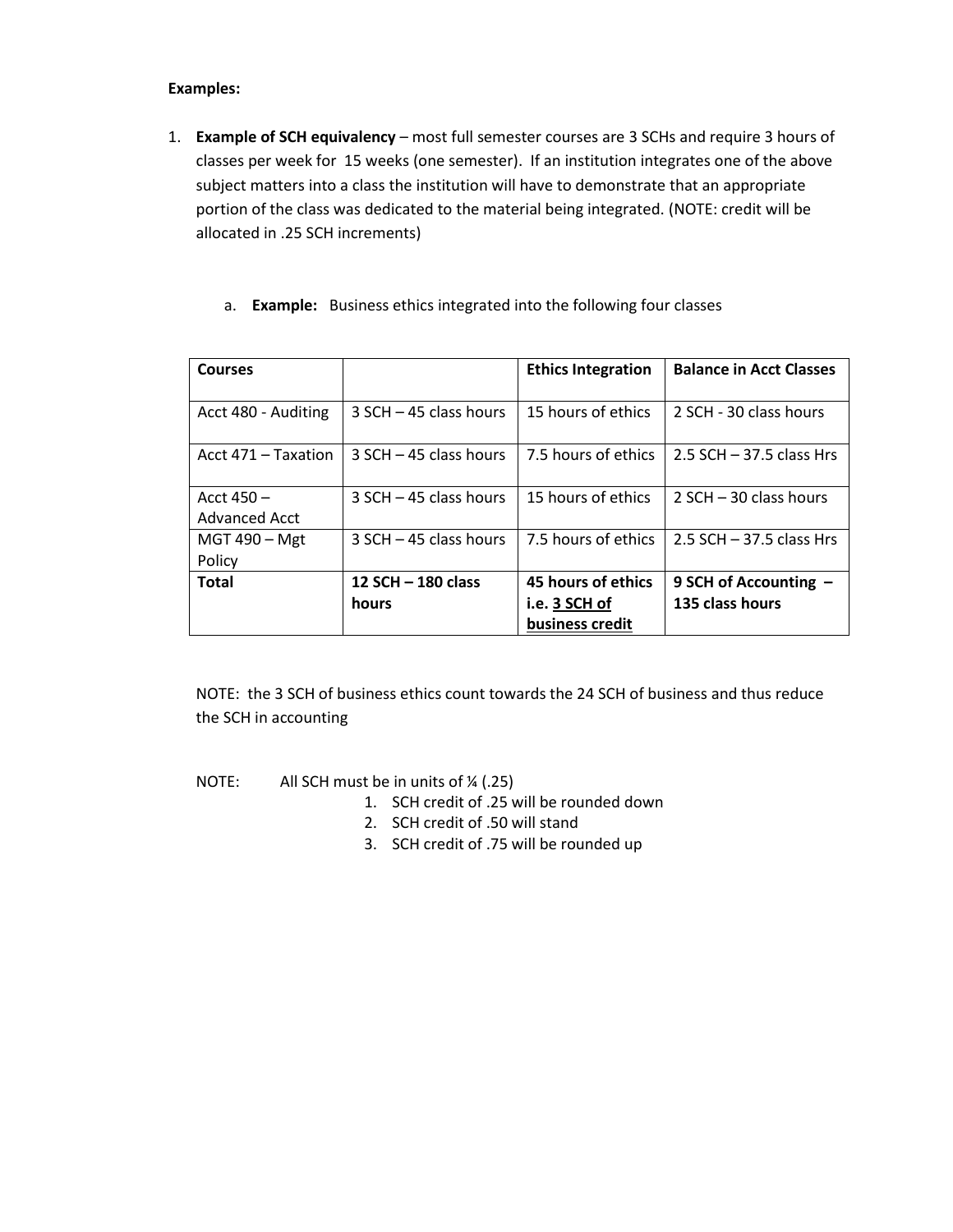2. **Another Example:** Ethics, Business Communication, and Research & Analysis integrated throughout the accounting curriculum

| <b>Required Accounting</b>  | <b>Credit</b>     | <b>Business</b> | <b>Business</b> | <b>Res &amp; Anal</b> | <b>Hours</b> | <b>Balance in</b>   |
|-----------------------------|-------------------|-----------------|-----------------|-----------------------|--------------|---------------------|
| <b>Courses</b>              | <b>Hours</b>      | <b>Ethics</b>   | Com             | in Acct               | integrated   | <b>Acct classes</b> |
| Acc 201 - Principles of     | 3 SCH             |                 |                 |                       |              | 3 SCH               |
| <b>Financial Accounting</b> | 45 hours          |                 |                 |                       |              | 45 hours            |
| Acc 202 - Principles of     | 3 SCH             |                 |                 |                       |              | 3 SCH               |
| <b>MGT Accounting</b>       | 45 hours          |                 |                 |                       |              | 45 hours            |
| Acc 341 - Intermediate      | 3 SCH             |                 |                 |                       |              | 3 SCH               |
| <b>Accounting I</b>         | 45 hours          |                 |                 |                       |              | 45 hours            |
| Acc 342 - Intermediate      | 3 SCH             |                 |                 |                       |              | 2.5 SCH             |
| <b>Accounting II</b>        | 45 hours          | 7.5 hours       |                 |                       | 7.5 hours    | 37.5 hours          |
| Acc 351 - Management        | 3 SCH             |                 |                 |                       |              | 1.5 SCH             |
| Accounting                  | 45 hours          | 7.5 hours       | 7.5 hours       | 7.5 hours             | 22.5 hours   | 22.5 hours          |
| Acc 360 - Accounting        | 3 SCH             |                 |                 |                       |              | 1.5 SCH             |
| <b>Information Systems</b>  | 45 hours          | 7.5 hours       | 7.5 hours       | 5.0 hours             | 20 hours     | 25 hours            |
| Acct 471 - Principles of    | 3 SCH             |                 |                 |                       |              | 2 SCH               |
| Taxation                    | 45 hours          | 7.5 hours       |                 | 7.5 hours             | 15 hours     | 30 hours            |
| Acct 441 - Advanced         | 3 SCH             |                 |                 |                       |              | 1.5 SCH             |
| <b>Accounting I</b>         | 45 hours          | 7.5 hours       | 7.5 hours       | 7.5 hours             | 22.5 hours   | 22.5 hours          |
| Acct 480 - Auditing         | 3 SCH             |                 |                 |                       |              | <b>1.5 SCH</b>      |
|                             | 45 hours          | 7.5 hours       | 7.5 hours       | 7.5 hours             | 22.5 hours   | 22.5 hours          |
| <b>Acct Elective</b>        | 3 SCH             |                 |                 |                       |              | 3 SCH               |
|                             | 45 hours          |                 |                 |                       |              | 45 hours            |
| <b>Total</b>                | 30 SCH            | 3 SCH           | 2 SCH           | 2 SCH                 | 7.00 SCH     | 23 SCH              |
|                             | 450 hours         | 45 hours        | 30 hours        | 35 hours              | 110 hours    | 340 hours           |
|                             |                   |                 |                 | (rounded              | (rounded     | (rounded            |
|                             |                   |                 |                 | from 2.33             | from 7.33    | from 22.66          |
|                             |                   |                 |                 | to 2.00)              | to 7.00)     | to 23.00)           |
| Add the 2 SCH of            |                   |                 |                 |                       |              |                     |
| <b>Accounting Research</b>  |                   |                 |                 | $= 2$ SCH of          |              | $+2$ SCH of         |
| and Analysis (RAA)          |                   |                 |                 | <b>RAA</b>            |              | <b>RAA</b>          |
|                             |                   |                 |                 |                       |              |                     |
|                             | 30 SCH of         | 3 SCH of        | 2 SCH of        |                       |              | 25 SCH of           |
|                             | <b>Accounting</b> | <b>Business</b> | <b>Business</b> |                       |              | <b>Accounting</b>   |
|                             |                   |                 |                 |                       |              |                     |

- 1. All SCH must be in units of  $\frac{1}{4}$  (.25)
- 2. SCH credit of .25 will be rounded down
- 3. SCH credit of .50 will stand
- 4. 1SCH credit of .75 will be rounded up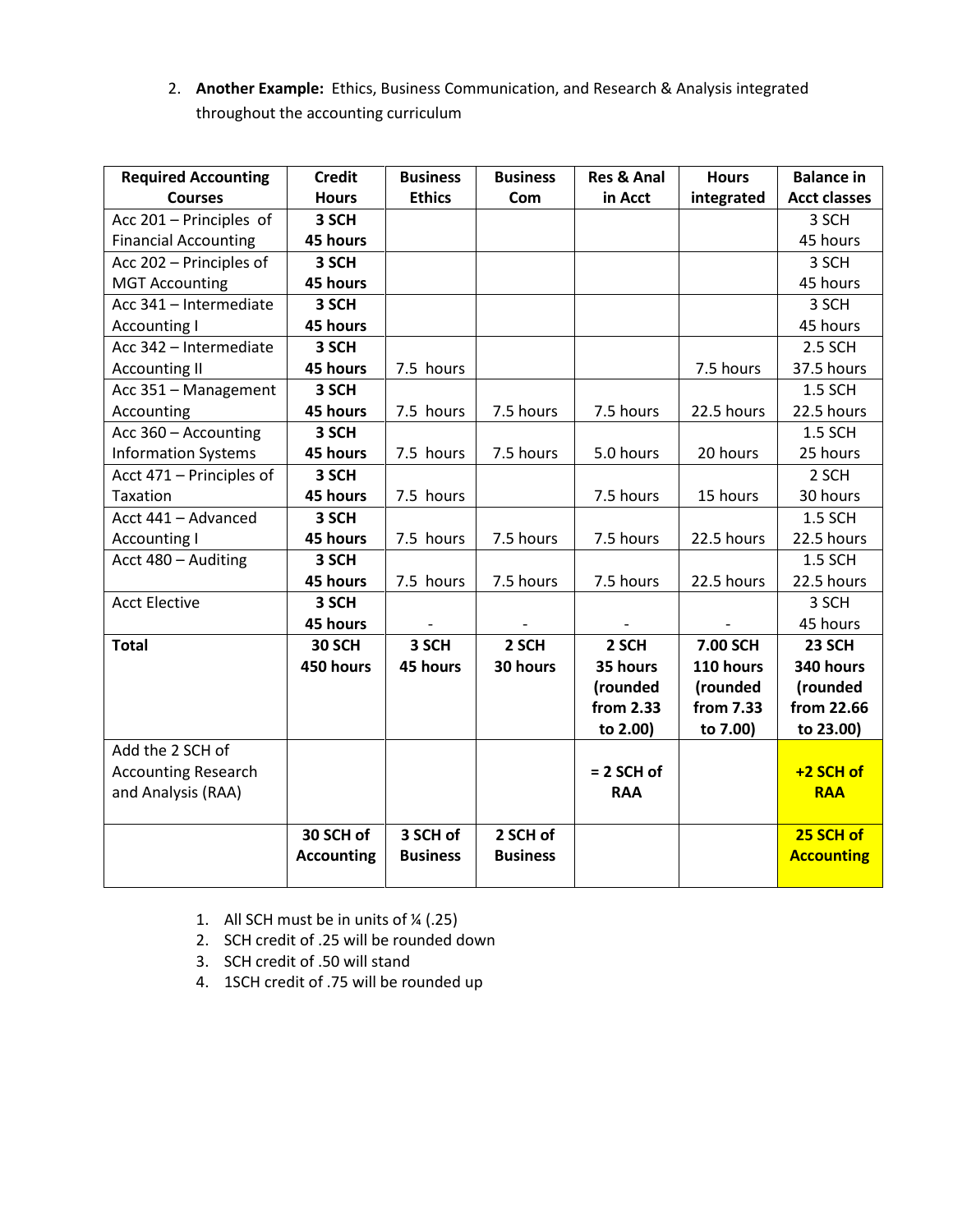# **Illinois Board of Examiners – Integration Template**

**Integration of Business Ethics, Business Communication, and Research and Analysis in Accounting**

| <b>Required Courses</b>     | <b>Credit</b> | <b>Business</b> | <b>Business</b> | Res & Anal in     | <b>Total</b>     | <b>Balance</b>    | Integrated       | Date of Integration and                                                             |
|-----------------------------|---------------|-----------------|-----------------|-------------------|------------------|-------------------|------------------|-------------------------------------------------------------------------------------|
|                             | <b>Hours</b>  | <b>Ethics</b>   | Com             | <b>Acct</b>       | <b>SCH/Hours</b> | <b>SCH/Hours</b>  | <b>SCH/Hours</b> | <b>Notes</b>                                                                        |
|                             |               | 3 SCH           | 2 SCH           | 2 SCH             | integrated       | in Acct           | in Business      |                                                                                     |
|                             |               | Integrated      | Integrated      | Integrated        | into Acct        | classes           | classes          |                                                                                     |
| Acc 201 - Principles of     | 3 SCH         |                 |                 |                   |                  | 3 SCH             |                  |                                                                                     |
| <b>Financial Accounting</b> | 45 hours      |                 |                 |                   |                  | 45 hours          |                  |                                                                                     |
| Acc 202 - Principles of     | 3 SCH         |                 |                 |                   |                  | 3 SCH             |                  |                                                                                     |
| <b>MGT Accounting</b>       | 45 hours      |                 |                 |                   |                  | 45 hours          |                  |                                                                                     |
| Acc 341 & 342 - Interm.     | 6 SCH         | .5 SCH          |                 |                   | .5 SCH           | <b>5.5 SCH</b>    |                  |                                                                                     |
| Accounting I and II         | 90 hours      | 7.5 hours       |                 |                   | 7.5 hours        | 82.5 hours        |                  |                                                                                     |
| Acc 351 - Management        | 3 SCH         | .5 SCH          |                 | .5 SCH            | 1 SCH            | 2 SCH             |                  |                                                                                     |
| Accounting                  | 45 hours      | 7.5 hours       |                 | 7.5 hours         | 15 hours         | 30 hours          |                  |                                                                                     |
| Acc 360 - Accounting        | 3 SCH         | .5 SCH          |                 | .25 SCH           | .75 SCH          | <b>2.25 SCH</b>   |                  |                                                                                     |
| <b>Information Systems</b>  | 45 hours      | 7.5 hours       |                 | 3.75 hours        | 11.25 hours      | 33.75 hours       |                  |                                                                                     |
| Acc 471 - Principles of     | 3 SCH         | .5 SCH          |                 | .5 SCH            | 1 SCH            | 2 SCH             |                  |                                                                                     |
| Taxation                    | 45 hours      | 7.5 hours       |                 | 7.5 hours         | 15 hours         | 30 hours          |                  |                                                                                     |
| Acc 441 - Advanced          | 3 SCH         | .5 SCH          |                 | .5 SCH            | 1 SCH            | 2 SCH             |                  |                                                                                     |
| Accounting I                | 45 hours      | 7.5 hours       |                 | 7.5 hours         | 15 hours         | 30 hours          |                  |                                                                                     |
| Acc 480 - Auditing          | 3 SCH         | .5 SCH          |                 | .5 SCH            | 1 SCH            | 2 SCH             |                  |                                                                                     |
|                             | 45 hours      | 7.5 hours       |                 | 7.5 hours         | 15 hours         | 30 hours          |                  |                                                                                     |
| <b>Acc Elective</b>         | 3 SCH         |                 |                 |                   |                  | 3 SCH             |                  |                                                                                     |
|                             | 45 hours      |                 |                 |                   |                  | 45 hours          |                  |                                                                                     |
|                             | <b>SCH</b>    |                 |                 |                   |                  | $\_$ SCH          |                  |                                                                                     |
|                             | hours         |                 |                 |                   |                  | <b>hours</b>      |                  |                                                                                     |
| <b>Total Accounting*</b>    | 30 SCH        | 3 SCH           |                 | 2.00 SCH          | 5.00 SCH         | 25.00 SCH         |                  |                                                                                     |
|                             |               |                 |                 | (rounded from     | (rounded         | (rounded          |                  |                                                                                     |
|                             |               |                 |                 | 2.25)             | from 5.25)       | from 24.75)       |                  |                                                                                     |
|                             |               |                 |                 |                   |                  |                   |                  |                                                                                     |
|                             | 450 hours     | 45 hours BE     |                 | 34 hours RAA      | 79 hours         | 371 hours         |                  |                                                                                     |
| MGT 300 MGT Theory and      | 3 SCH         |                 | 2 SCH           |                   |                  |                   |                  | Date of integration: Fall 2011                                                      |
| Communication               | 45 hours      |                 | 30 hours        |                   |                  |                   |                  |                                                                                     |
|                             |               | $= 3$ SCH of    | $= 2$ SCH of    |                   |                  |                   | 5 SCH of         | 3 SCH of BE reduce accounting hours and                                             |
|                             |               | <b>Business</b> | <b>Business</b> |                   |                  |                   | <b>Business</b>  | increase business hours.                                                            |
|                             |               |                 |                 |                   |                  |                   |                  | 2 SCH of BC meet requirement and do not<br>reduce total business hours (more than 2 |
|                             |               |                 |                 |                   |                  |                   |                  | SCH will reduce total business SCH)                                                 |
| Add back to accounting      |               |                 |                 | $= 2$ SCH of      |                  | +2 SCH of         |                  | 2 SCH of RAA meet requirement and do                                                |
| SCH the 2.00 SCH of RAA     |               |                 |                 | <b>Accounting</b> |                  | <b>RAA</b>        |                  | not reduce total accounting SCH (more                                               |
| Acct SCH balance            |               |                 |                 |                   |                  | $= 27$ SCH of     |                  | than 2 SCH will reduce total acct SCH)<br>An additional 3 SCH of accounting will be |
|                             |               |                 |                 |                   |                  |                   |                  | required to compensate for BE integrated                                            |
|                             |               |                 |                 |                   |                  | <b>Accounting</b> |                  | into accounting courses                                                             |

\*All SCH must be in units of no less than ¼ (.25): SCH credit of .25 will be rounded down; SCH credit of .50 will stand; SCH credit of .75 will be rounded up